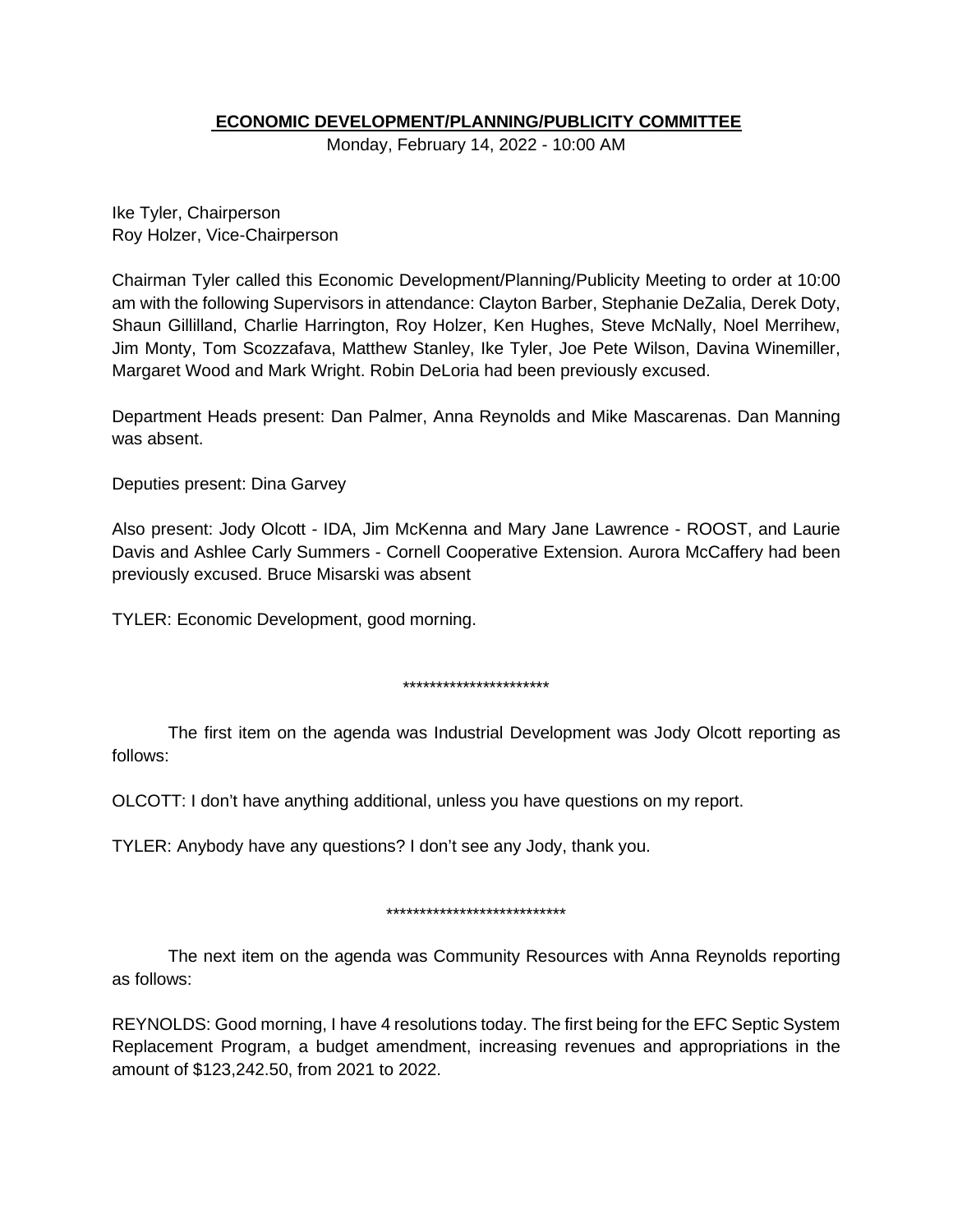TYLER: Mr. Holzer, second Mr. Merrihew

**RESOLUTION AUTHORIZING A BUDGET AMENDMENT IN THE ESSEX COUNTY COMMUNITY RESOURCES DEPARTMENT TO INCREASE REVENUES AND APPROPRIATIONS IN THE AMOUNT OF \$123,242.50, CARRYOVER FROM 2021 TO 2022 - EFC SEPTIC SYSTEM REPLACEMENT PROGRAM.** 

Holzer, Merrihew

TYLER: Discussion?

PALMER: This is just a carryover; right? It's not an additional?

REYNOLDS: Yeah, these are all carryovers.

PALMER: Yeah, so these resolutions, especially for new Supervisors, these resolutions are really, they don't change what we received. All they are, because the State is on a different fiscal year than we are, their fiscal year ends in April, so we have to move these resolutions to extend the money into 2022.

TYLER: All in favor? Opposed?

REYNOLDS: The next one's for the New York State Ag and Markets Farmland Protection Grant, requesting a budget amendment increasing revenues and appropriations in the amount of \$20,000.00 from 2021 to 2022.

TYLER: Davina and Stephanie, thank you.

**RESOLUTION AUTHORIZING A BUDGET AMENDMENT IN THE ESSEX COUNTY COMMUNITY RESOURCES DEPARTMENT TO INCREASE REVENUES AND APPRORIATIONS IN THE AMOUNT OF \$20,000.00, CARRYOVER FROM 2021 TO 2022 - NEW YORK STATE AGS AND MARKETS FARMLAND PROTECTION GRANT** Winemiller, DeZalia

TYLER: Thank you, discussion? All in favor? Opposed? Carries.

REYNOLDS: The next one's for the New York State Local Government Efficiency Grant, requesting a budget amendment increasing revenues and appropriations in the amount of \$112,010.01 from 2020 to 2021.

TYLER: Okay, we have Ms. Winemiller, Ms. DeZalia.

**RESOLUTION AUTHORIZING A BUDGET AMENDMENT IN THE ESSEX COUNTY COMMUNITY RESOURCES DEPARTMENT TO INCREASE REVENUES AND APPROPRIATIONS IN THE AMOUNT OF \$112,010.01, CARRYOVER FROM 2020 TO 2021 -**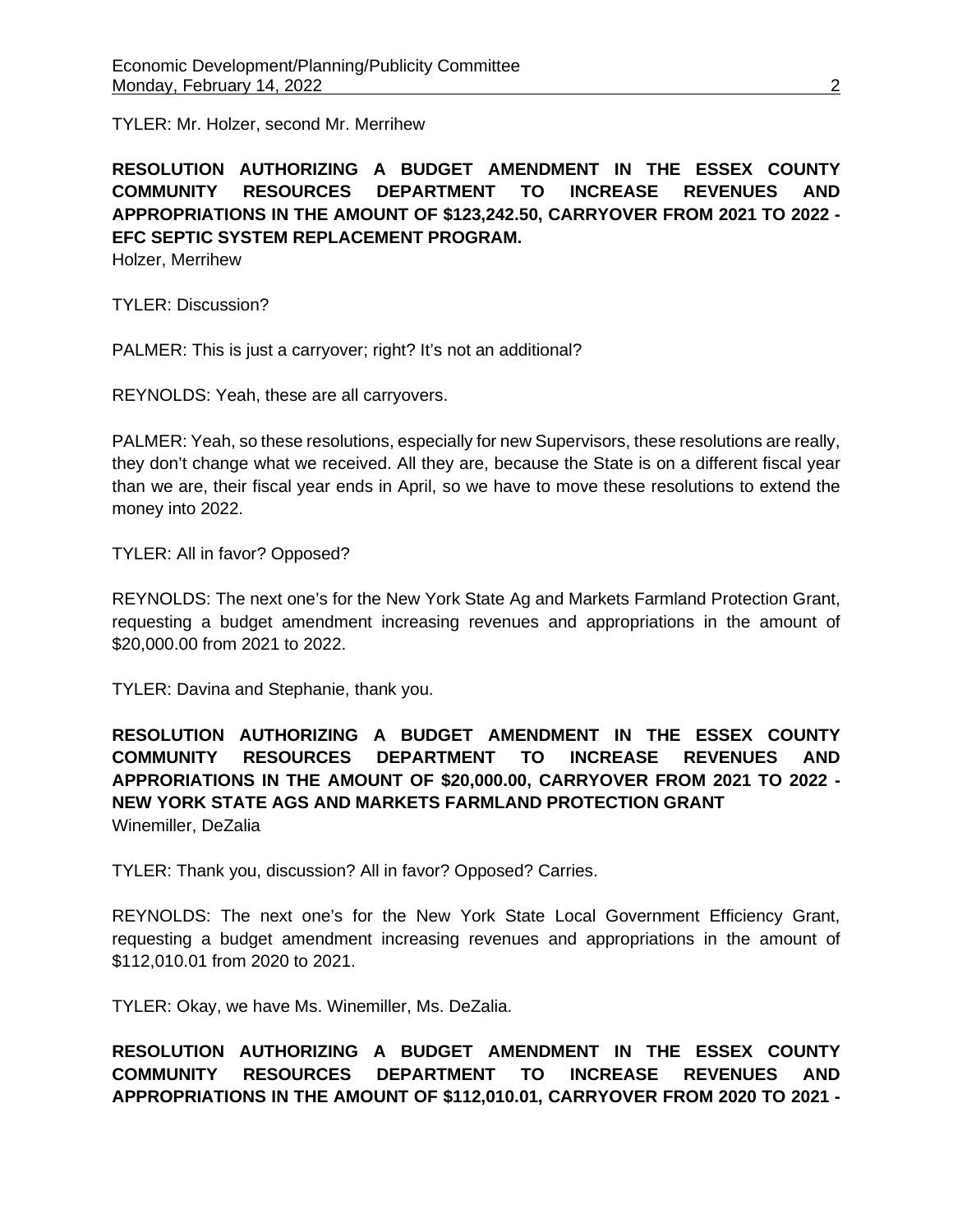**NEW YORK STATE LOCAL GOVERNMENT EFFICIENCY GRANT.** 

Winemiller, DeZalia

TYLER: All in favor? Opposed? You have two more?

REYNOLDS: Just one more, and it's the same grant program. The New York State Local Government Efficiency Grant Program, budget amendment for increasing revenues and appropriations in the amount of \$112,010.01 from 2021 to 2022.

TYLER: Mr. Roy and Mr. Hughes second.

# **RESOLUTION AUTHORIZING A BUDGET AMENDMENT IN THE ESSEX COUNTY COMMUNITY RESOURCES DEPARTMENT, INCREASING REVENUES AND APPROPRIATIONS IN THE AMOUNT OF \$112,010.01, CARRYOVER FROM 2021 TO 2022 - NEW YORK STATE LOCAL GOVERNMENT EFFICIENCY GRANT.**

Holzer, Hughes

TYLER: All in favor? Opposed?

REYNOLDS: And there is one referral today, it's from the Town of Willsboro. The Planning Board submitted a referral for site plan review on 2.8 acres for commercial development along State Route 22. So, that is why it triggered a referral, because it's 500 feet within the state highway. I've reviewed the materials submitted and there's no impact to County property.

TYLER: Mr. Hughes, Mr. Roy

#### **ACTION OF THE ESSEX COUNTY PLANNING BOARD ON REFERRAL RECEIVED FROM THE TOWN WILLSBORO**

**The following motion was made by Supervisor Hughes.**

**Where, the Essex County Planning Board has considered the following GML 239 referrals at its regular meeting on February 14, 2022.**

**REFERRAL PROPOSED ACTION Town of Willsboro - Seville Development, LLC** 

**Whereas, none of the referred, proposed actions directly impacts a county road or county property.**

**Be It adopted by the Essex County Planning Board that no recommendation or comment on the said referrals shall be or hereby is made, and the respective referring bodies may take such final action as they deem appropriate.**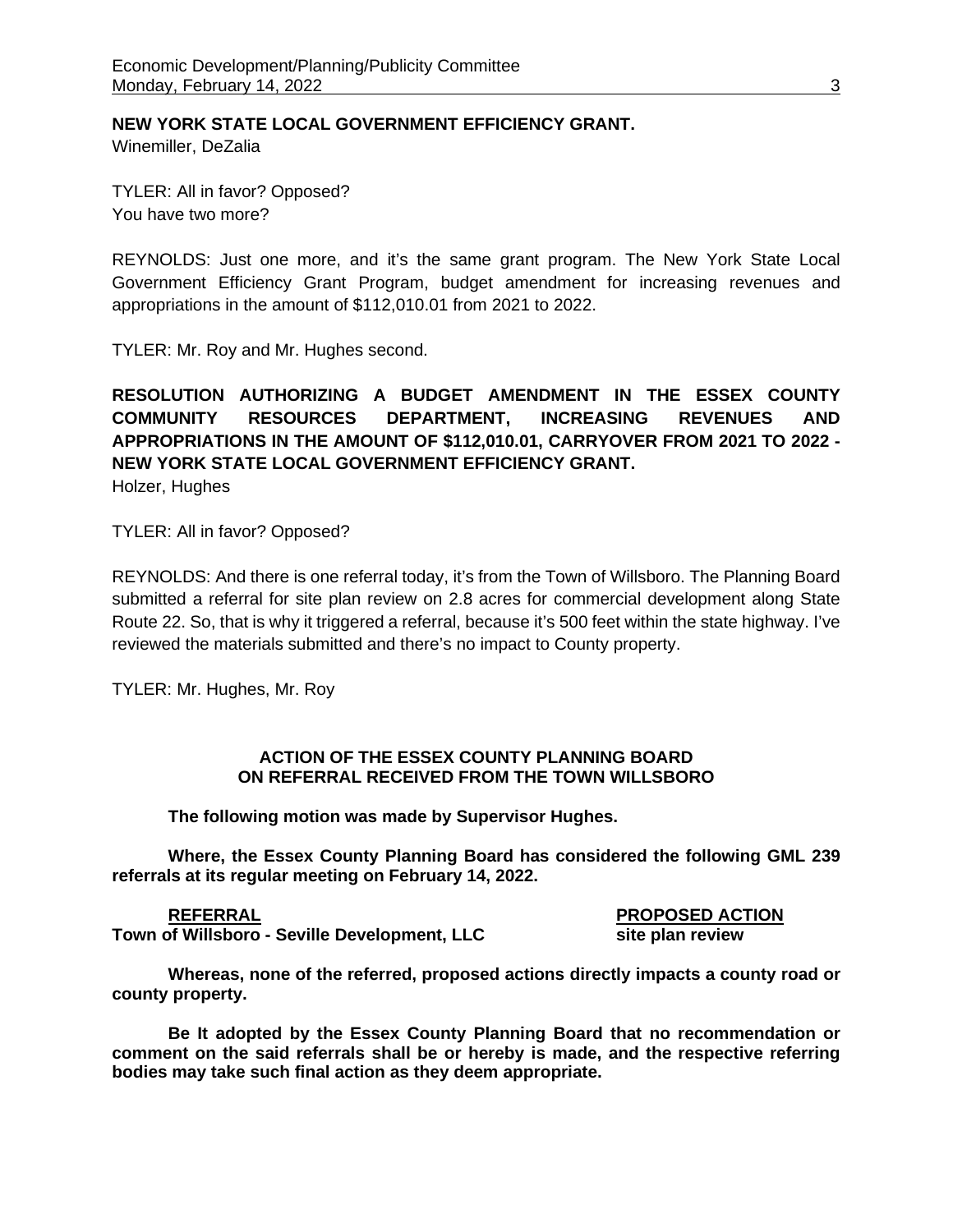**This motion was seconded by Supervisor Holzer and passed on a vote of 9 in favor, and none opposed.**

TYLER: All in favor? Opposed? Anything else? Any questions?

HOLZER: Just a general comment, Anna, I want to thank you and Rob for all the help you've been giving the Town of Wilmington in regards to our Homestead Housing, hopefully we'll keep moving ahead on it.

REYNOLDS: Yeah, definitely.

HOLZER: I really appreciate all your help.

REYNOLDS: Yeah, we plan to work on it and follow up this week, for sure, with the APA and all the other steps that we have to work through to get it done.

TYLER: Thank you, Anna.

WINEMILLER: Anna, can you give us a rundown for the grants that are coming up?

REYNOLDS: So, so far I've heard of the CFA being released, as it typically does in the summer. Well, it would be released probably in April-May, if we're lucky and it would be due, typically in July. So, if we're given 3 months to write the grant applications, we would be fortunate for that. Some other grant programs to look out for, the Lake Champlain Basin Program Grants, this year they have more money than they typically do, so there's new programs that are available. So, that's something that we will keep an eye out for and some other planning grants that we've learned about through ESD and I'm not sure the due dates, at this moment, but there are programs that we will look out for.

WINEMILLER: Excellent, thank you so much.

TYLER: Thank you ma'am.

#### \*\*\*\*\*\*\*\*\*\*\*\*\*\*\*\*\*\*\*\*\*\*\*\*\*\*\*\*

The next item on the agenda was the Essex County Historian, Aurora McCaffrey having been previously excused.

#### \*\*\*\*\*\*\*\*\*\*\*\*\*\*\*\*\*\*\*\*\*\*\*\*\*\*\*\*

The next item on the agenda was Cornell Cooperative Extension, with Laurie Davis and Carly Summers reporting as follows:

TYLER Cooperative Extension, we have a presentation today from Laurie Davis and Carly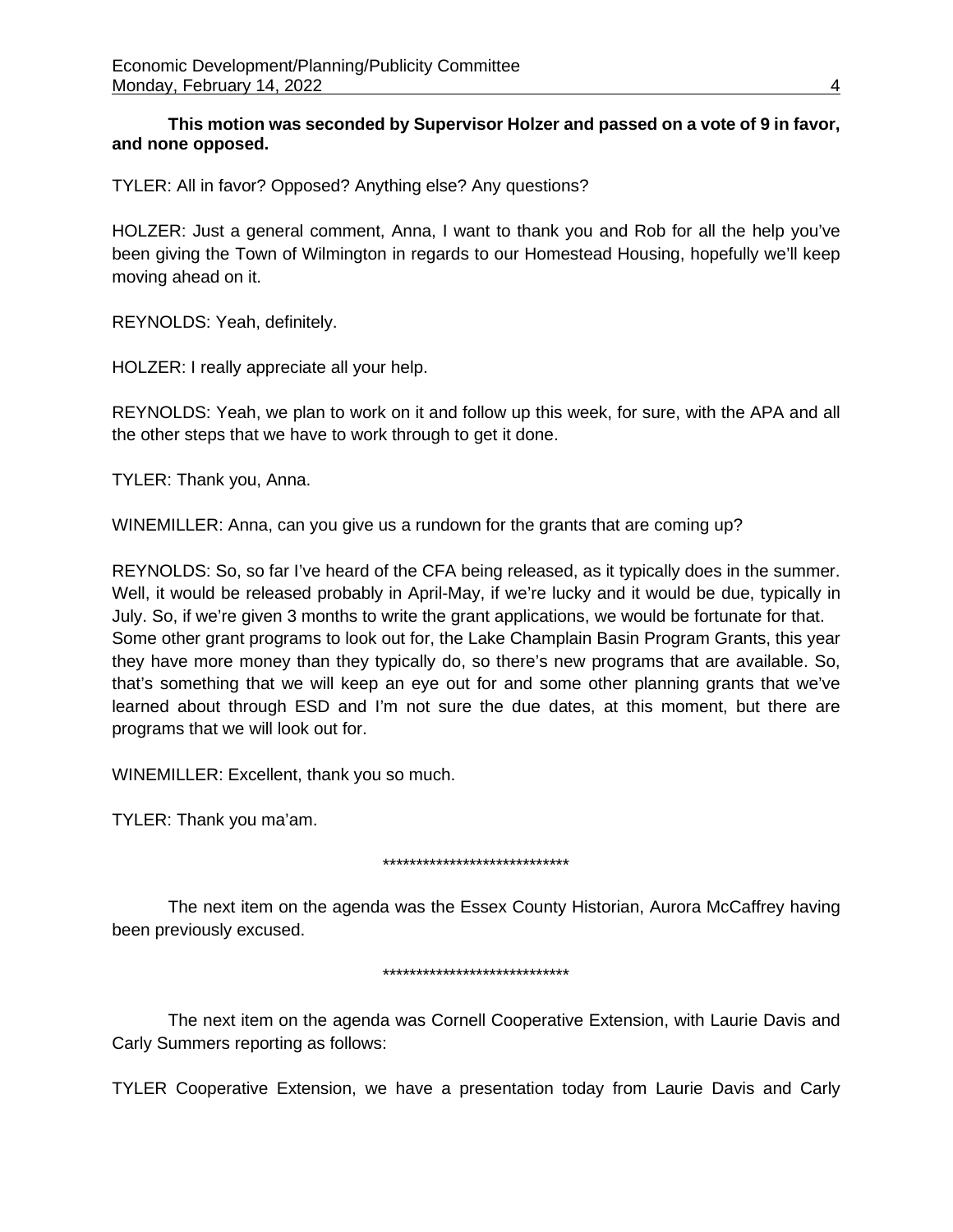## Summers.

DAVIS: Good morning, everyone. Hopefully, I got my report in about an hour too late, so hopefully it got printed out for you. We have a report and a budget summary and a couple of program flyers and things coming out. I just wanted to highlight our Happy Trails Program, that if you know of any kids in your towns that might like to participate. It's a brand new program, we got grant funding for youth who need to be highly motivated and dedicated and have a dream of working with horses and it's a leadership and horse skills program. It's going to start in March, so hopefully you got the flyer for that and that has all the contact information that you need, but it's a highly selective application program that we're starting.

I also was going to give you a quick update on our Executive Director search. It closes tomorrow and it's actually looking really promising. We have triple the applications that we had from our last searches and there's some great ones in there, so we're really encouraged about that.

But, mostly I want to take our time to have Carly, our Ag Leader give an update on the Farmland Protection Plan. So, I am going to turn it over to Carly.

WINEMILLER: Before you leave I have one quick question.

DAVIS: Yeah

WINEMILLER: Could you possibly email the Supervisors that horse flyer in color?

DAVIS: Oh, sure.

WINEMILLER: Then we could post it on our social media pages.

DAVIS: Perfect

WINEMILLER: This copy isn't very clear.

DAVIS: Sure, I'll send it out when I get back.

WINEMILLER: Thank you so much.

DAVIS: Thank you

GILLILLAND: While Carly is getting ready, I have one question. The question/comment, I've come to understand that Essex County, at this time and maybe you can confirm it for me, is down to two commercial dairy farms? One in Essex and one in Willsboro.

DAVIS: That would be a Carly question.

SUMMERS: I wasn't listening, I'm sorry.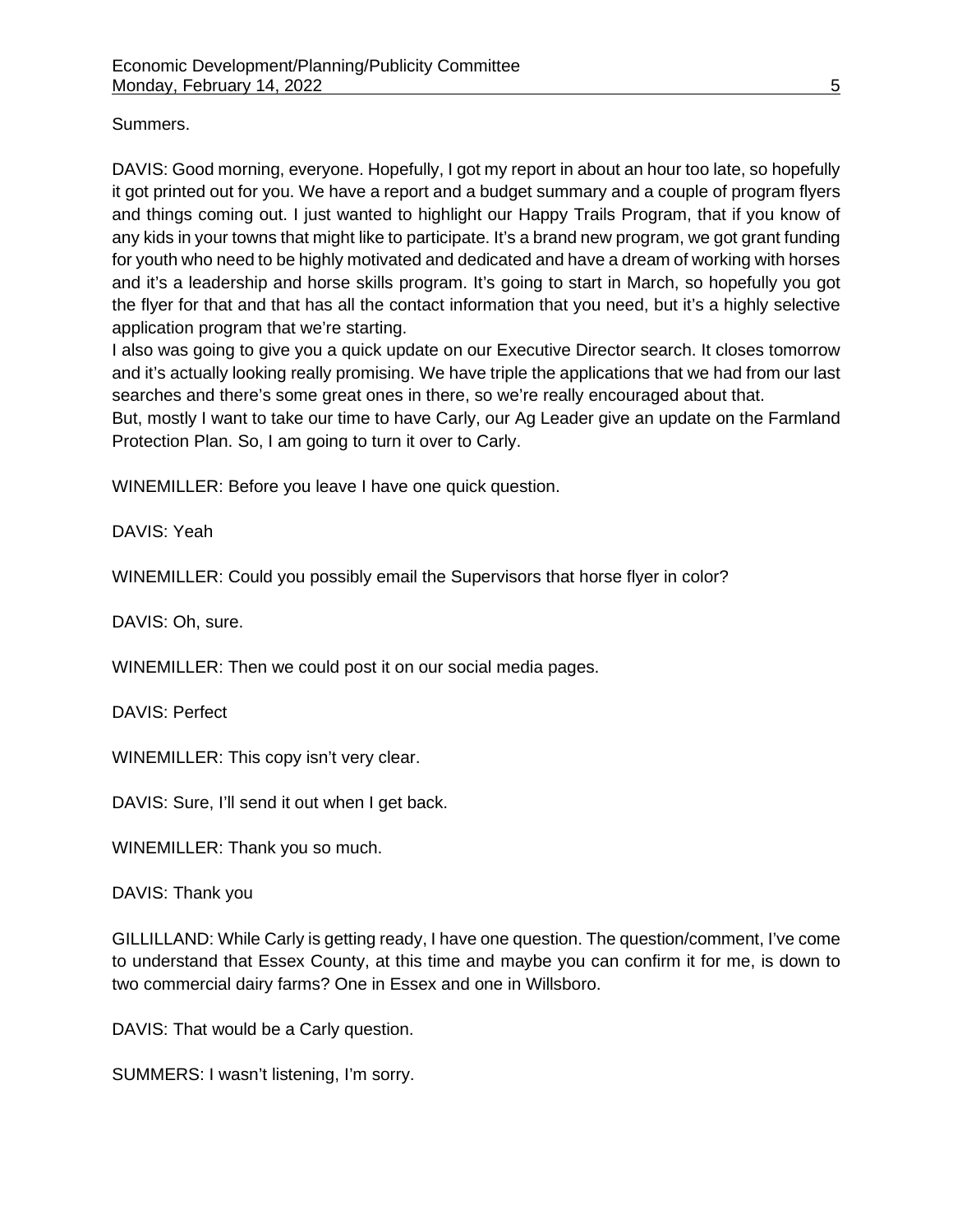DAVIS: Are there just two commercial dairies left?

GILLILLAND: We can just discuss this after you're done with the presentation.

#### SUMMERS: Okay

DAVIS: Okay, anyone else?

SUMMERS: So, I'm Carly Summers, as Laurie said, I'm with Cornell Cooperative Extension in Essex County and I lead the Agriculture Program. So, some of you are newer to this idea of our Farmland Protection Plan. So, it is a State Law for all the counties that have significant amounts of agriculture to have a strategic plan in place and our newest, most recent plan was actually completed in 1997, so it's quite old. So, when I started about 5 years, Ag and Markets contacted me and asked me to start the process of getting these going again and we started it about two years ago; which is the amount of time that Ag and Markets pretty much expects you to take to do a Farmland Protection Plan. We're getting really close and working a lot with Anna Reynolds and Community Resources, as well as Adirondack Land Trust to lead this plan.

So, I'm just going to give you a few of the little key findings, so far and talk about what the purpose of this strategic plan is anyway, how are we going to use it. So, well as what we've done so far as part of the strategic planning process and then what's next.

So, this is one of the beautiful pictures that came out of our Adirondack Harvest Festival Open Farm Week, last year. You're going to see from some of the data that we're showing through this strategic plan that doing events like open farm week is really important for the scale of agriculture and the scope of agriculture in Essex County. So, this is Mossbrook Roots Farm, if you guys aren't familiar with it. So, the purpose of strategic planning has a lot of great ramifications. You, basically, the people in this room, you're going to benefit a lot from this, because everybody from the county, all of these networking partners are trying to give you an idea of what we should be doing. So, strategic planning should guide policy, as well as funding decisions and also local planning and zoning regulations are a big part of the research and Anna Reynolds led that and that is one of the things that should be heavily influenced by a plan like this. We definitely need to see our strategies for collaboration and networking be impacted by this plan and as a site able document is this really important. So, the grant writing that you were, guys were asking about grants, you should be able to refer to this plan for anything agriculture and food system related and we're already starting to use a lot of the data that has come out of this plan for what we're doing in CCE Essex County.

So, as part of this strategic plan, so far it's involved a lot of data collection, looking at things like the agricultural census, wage data, economic data for the county and the region. We also conducted a lot of interviews, via phone and zoom, because we weren't able to get together in person in the way a strategic plan like this would normally be done. We switched interviews and switched to surveys and Ag and Markets actually has been really impressed by the way that we've conducted this whole plan so far, because we didn't just see it as only farmland protection; which is the way this plan is usually geared. We look at it in the context of the whole food system and you're going to see a little bit of why it's really important for that, because in our county we're really different in terms of scale. We don't have a lot of really big commercial farms shipping lots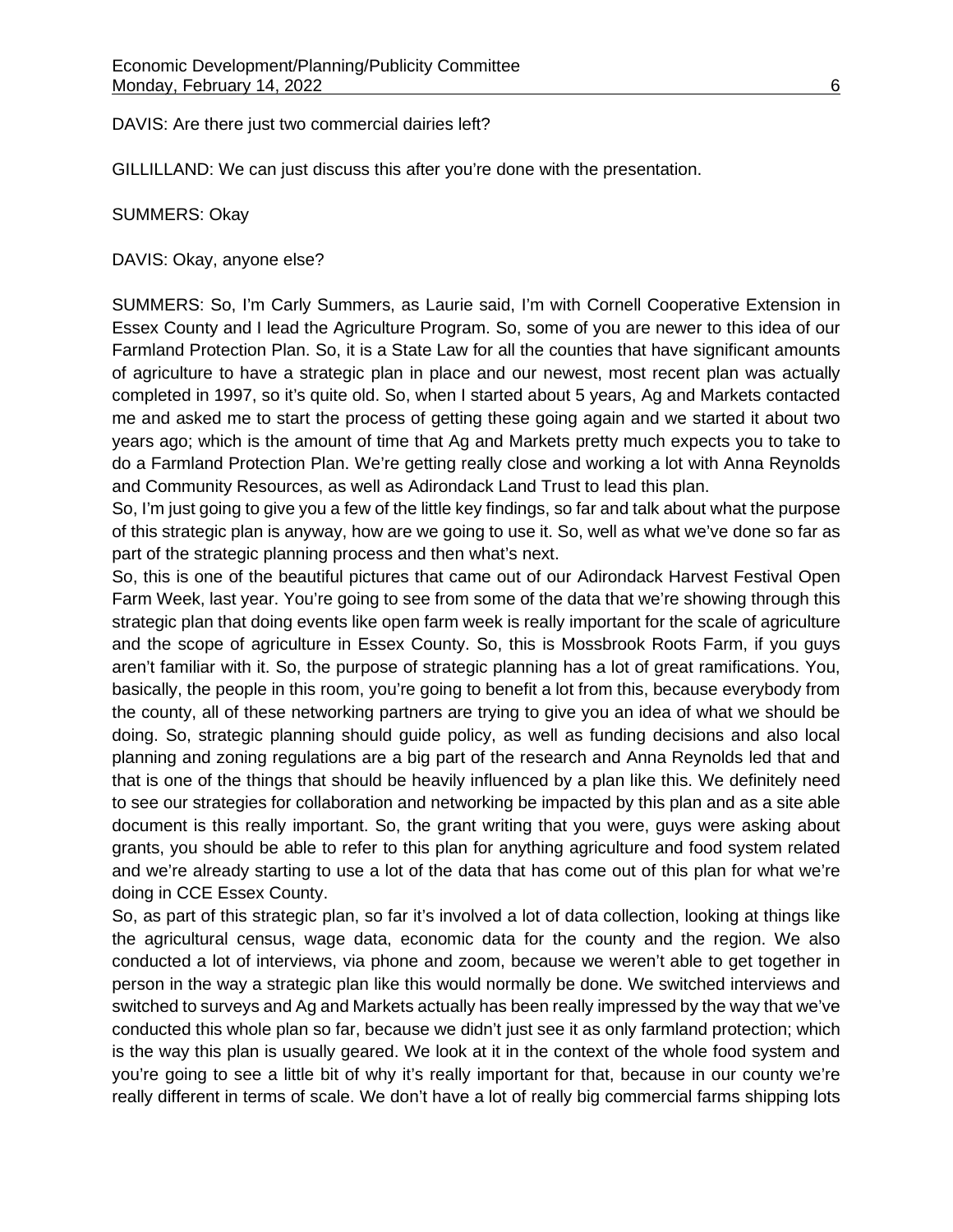of food out of the county. We have a lot of smaller scale farms in our county selling to people in our county, so we needed to look at the food system as a whole in order to understand the viability of farms and food businesses here.

So, then of course, we surveyed farmers and land owners as well as customers, since the customers are buying a lot of the local foods and restaurant owners, because we have the potential to tap a really large area of food, the food system by tapping into more restaurant sales. So, of course Farmland Protection relays a lot on map making, so some of you are really going to, if you love maps like I do, we've got a lot of maps in this plan and they've got a lot of information and as I said, Anna Reynolds looked at every single town's regulations, plans and zoning laws. We're going to get a lot of information about what you can do in your town to help encourage agriculture, as well food system businesses and all that boiled down to a swat analysis and then will be rolled into a further strategic planning guide.

So, somethings, I guess some of you that have been around longer might be really familiar, that we're talked about, but others that might be a little newer, looking at agriculture, especially in some of the towns that don't have as much agriculture, something that is unique about our agriculture scene is that most of the farms are small. This is US Census data, census data, that the majority of farms over on the left hand side on the graph are showing that they're making an income less than \$20,000.00 a year, really small. We do have a lot of farms that make a more sustainable living and then only a few farms that are making over half a million dollars. This looks really different than a lot of counties in the State, but that isn't bad, it just means that we're different. So, this is a map of our agricultural districts; which I'll explain more about agricultural districts in an upcoming meeting, but this map just gives you a good visual of where farming occurs in the county. Most of you are probably familiar with the fact that most of our farming is happening in the Champlain Valley. So, those are the green highlighted towns. We have also have a growing farming scene in the Jay region and the AuSable Forks region, but all the white region is a lot of beautiful preserved forests and wilderness. So, a lot of the way our agricultural scene is geared towards is they're small, diverse, often times they're organic or environmentally friendly farms that are nestled within the wilderness. So, we also know that we have a lot of wilderness tourism, so we need to be fusing together the strength of our region and not looking at agriculture as a separate economy and tourism as a separate economy, we're wanting to fuse that together. So, that's one of the things that we're striving to do.

This is a striking set of data, so I've talked previously about the fact that Essex County is, looks very different in terms of the percentage of direct to customer sales compared to other counties in the North Country, but this map of the whole State shows that we are second only to a county near New York City in sales directly to the customer. The New York City one is, I think, is 37%, but, we're at 33% of our agricultural sales are direct to customer. That's meaning farm stands, farmer's markets, things like that. So, we're not shipping the majority of our food out to other counties or other states and what this means is that our business models are really different and that is linked a lot of the fact that we are selling a lot of our food to customers.

So, as I said one of our surveys was to customers who we reached out, there is 345 and that means we had 345 people participate in our survey, which is great and one of the questions that we wanted to get out there, is what are the things that people are mainly buying and you can see. You can't read all the things, probably, but they buy a whole lot of things and this is the reason why I moved here and one of the reasons is that I wanted to be able to eat local food, know my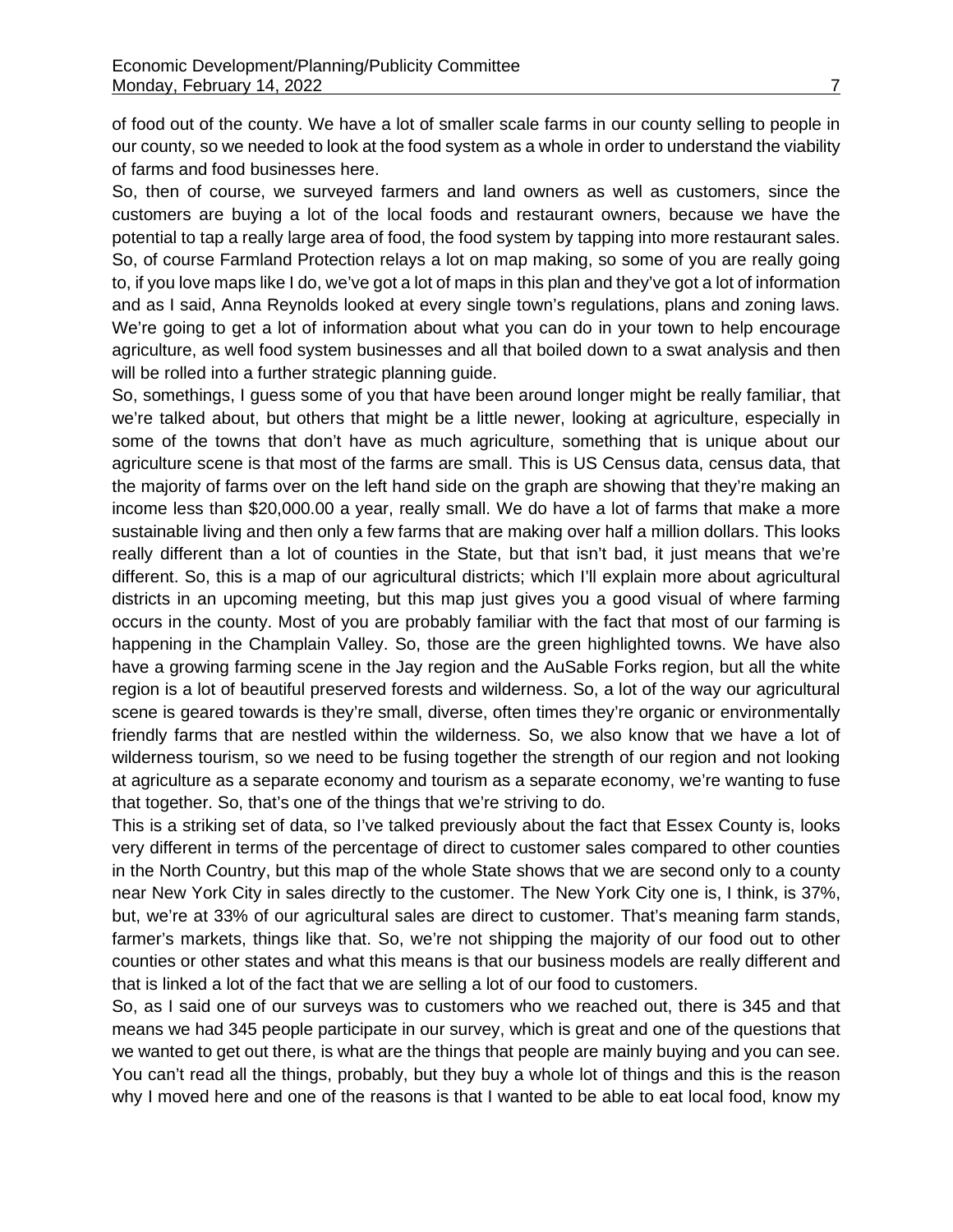farmer, know where my food came from and have it actually taste delicious. So, this is something that other people are also reporting. So, 345 people participated, to me said that people were passionate about this topic. Some of the really funny quotes are, I just moved to the area and one of the top three reasons we chose Essex County is because of the availability of local produce, meats and dairy and this is something that I hear and this is something we pulled out of the plan. So, people expressed that they were happy to see farming grow over the past 10 years and they wanted to see it continue to grow and another person said, I trust my local farmers to do the right thing and I want to strengthen the local economy. So, those were some impactful quotes that I wanted to share. I also, one of the most important questions that we looked at, was people filling in the blank, so I would like to see more \_\_\_\_\_\_\_\_\_\_ in my community. 35% of people that participated in this survey said they wanted to see more locally owned food businesses. So and as you can see, people also wanted composting programs, more farm markets, co-ops and restaurants.

So, one of, of course the most important survey that we did was reaching farmers and farmland owners, but we didn't just reach out only to farmers, we also know that farmland owners, there's a huge audience of farmland owners that aren't actually farming their land. They might be leasing their land to farmers, they might not, they might have inherited farmland and there's no farming happening on it still. So, we worked with real property data to make sure that we reach not only active farmers, but also farmland owners and the reason why we did this is because Essex County isn't distinct from the rest of the nation in that we're reaching an age bracket where a lot of farmers and farmland owners are retiring out of, they're ready to retire and that is resulting in a lot of farmland being lost to residential developments. Just between the last ag census there were three acres a minute of farmland lost in the nation and so and a lot of that has to do with the lack of succession planning and a lot of that has to do with the fact that if you don't plan, the easiest and fastest way you can make the most money to retire to get out of your land is to sell your land to residential development. So, that is something that we found in the survey. You can see the trend, on this graph is showing when we surveyed all the farmers; which we reached 94, do you have a succession plan and we asked them about specific aspects of it. The red bar, which is reaching 79%, basically and 75% across the board is not prepared at all. That's dangerous, that's dangerous for forest owners, as well as farmland owners, but we really have to get that number up and a lot of people are just intimidated about all the things that have to go through succession planning. So, that's one really important project that I am working on a lot to step it up.

The mapping projects and these were led largely by Adirondack Land Trust, looked at what is the farmland to be protected and this is one of the most important outcome and sets of data from the plan, because we really need to actively protect farmland. It is important to create, to help farmland owners to create succession plans, that is one really important way to protect farmland, but another is to actively protect farmland using conservation easements and what conservation easements are is basically to sell the development right off of farmland, so that it makes the land more affordable for the new people buying it and it also pays the farmer or the farmland owner for the development rights, to where it basically washes out to be the same price as if you were selling your land for development, but it allows the land to be more sustainably passed on. It's a little complicated, I can answer more questions about that, but it boils down to, there are over 37,000 acres in this County that we could and should preserve permanently through conservation easements is the recommendation of this plan and the fun thing is Land Trust broke it down into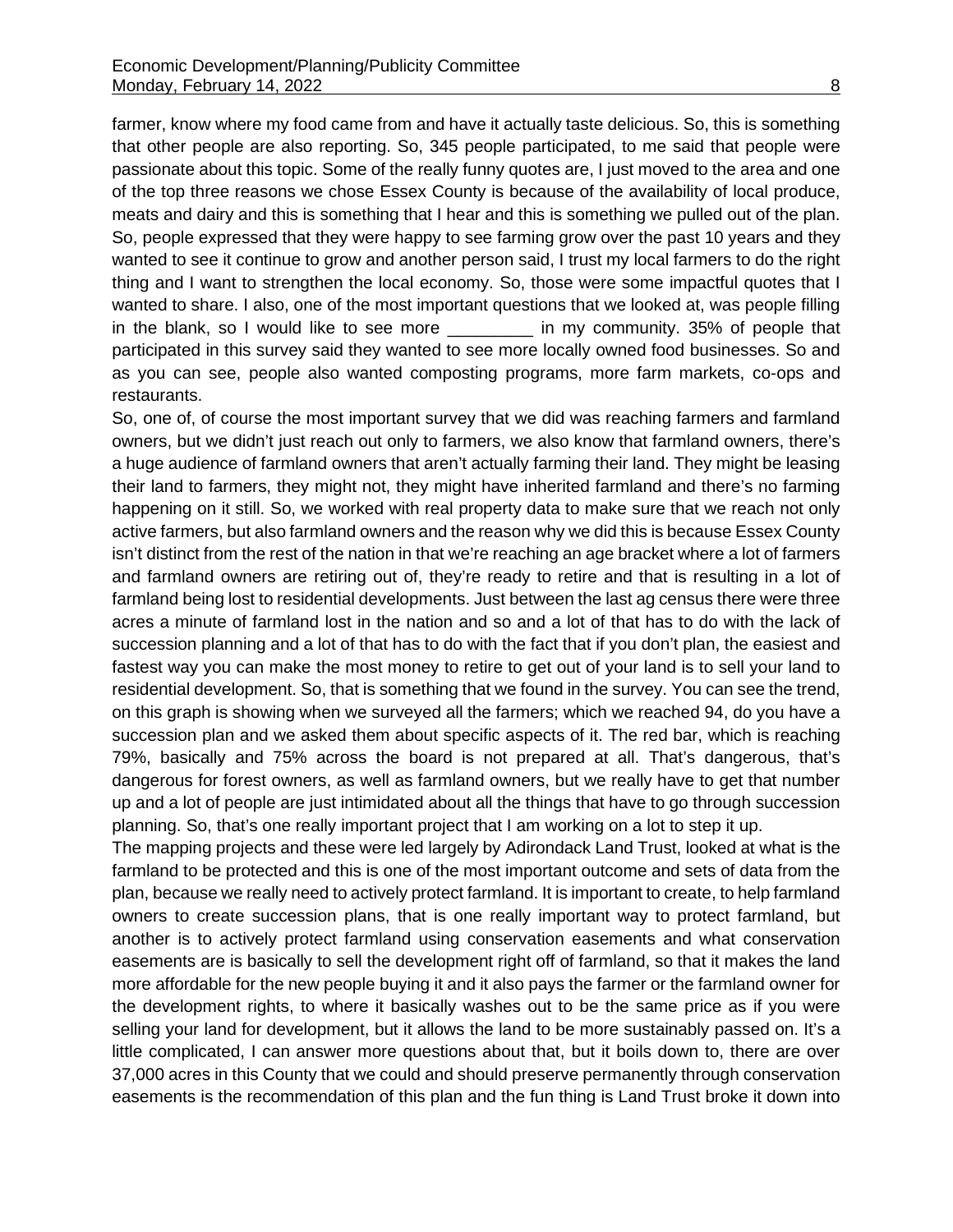small, medium and large farms, because a lot of farms in other areas of the Country are huge and those are seen as, you know, very valuable farms, but here we have a lot of smaller areas that are only there on yellow bracket, what we're calling Tier 3 or smaller farms between 7 and 50 acres and with small direct market farms you can actually have a very valuable farm business on a smaller land, so we included everything that we could, which would contribute to the area food system resiliency.

So, boiling it down, the key strategy, I am going to just sum it up with today or the Essex County policymakers, you guys, the top three ways that you can help protect farmland are; the support organizations and programs that conserve farmland permanently with conservation easements. That is something that currently could be a lot stronger and there's a few different strategies for that. To enable farm viability, you guys do a great job with that. The best ways to do that is to support Cornell Cooperative Extension, as well as all the regional partners that we work with and to assist in farmland succession planning. So, that is something that CCE does, other organizations can do that, as well. So, those are the three top key strategies I'll point out. So, if any of you have any questions, I would be happy to take them.

HOLZER: Quick question, so with your farmland conservation easements, are they contingent upon the farm being active? Because, I heard you say earlier that it's one and done and once we do farmland easements they're forever.

SUMMERS: Good question, farmland easement don't have to be for only active farms, at all. I mean a forest could be in an easement. There's all sorts of easements that could be for historical property. They're a way to protect key pieces of property of all kinds, so active farmers, not active farmers, but it is a permanent protection.

HUGHES: Is farmland that changes it use to solar still remain farmland on your list here?

SUMMERS: That's a very good question. Right now, big commercial solar farms, the ones that take up 40 acres or something, they can do them differently. There's all sort of ways that they install those. Some of them involve a lot of concrete and a lot of roads and most conservation easements, conservation easements could be designed into whatever deal it is. So, every single conservation easement is different. Most of them would not allow a big commercial solar farm like that to happen, but you could, you know there are easements done in Pennsylvania and things that allow for fracking. So, it depends on your easement.

HUGHES: Okay, thank you Carly.

DOTY: Is the easement part of the DEC 420A program?

SUMMERS: No, good question. The 420A is largely for taxes and forests. But, the easements are funded and in all sorts of ways Ag and Markets has a lot great grants that fund the purchase of conservation easements, but not all of them have to go through Ag and Markets. There's NRCS has grants that fund the purchase of conservation easements and then Adirondack Land Trust, often, will raise money to fund the purchase of conservation easements, all on their own without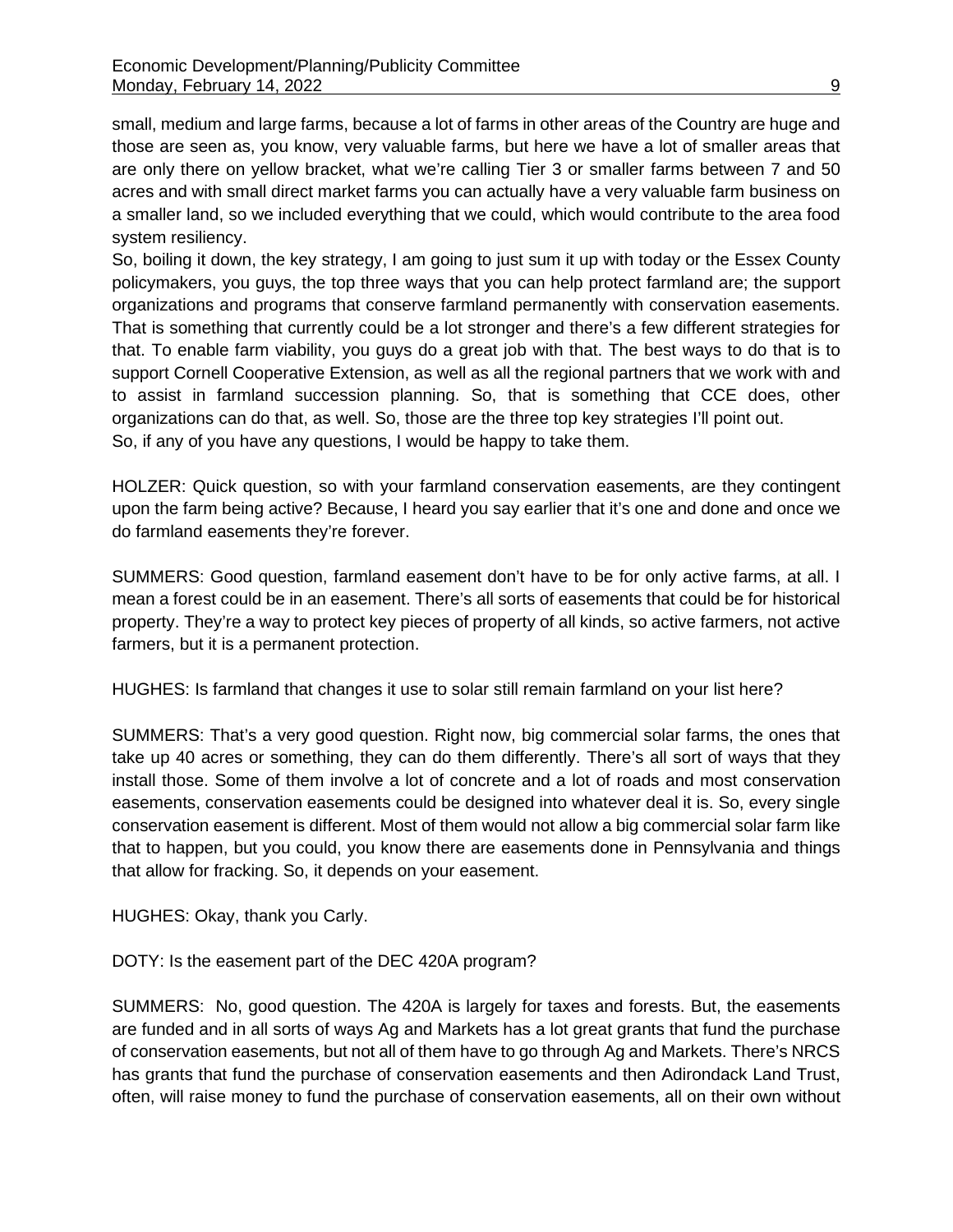any grants. So, there's all sorts of ways.

#### DOTY: Thank you.

STANLEY: Not the Town of Jay, farming has changed a lot in my years that I've been around it. I know when I was younger there was a lot of dairy farms, the fair was much bigger. There was a different way of farming in Essex County 20-30 years ago. I've seen in Jay, just alone, a lot of those farms have turned into goat farms, cheese farms, but a problem that I've seen in trying to put this in showing off what Essex County has in the farming industry, the agriculture industry, is there any way that we can tag this along with the fair, so we could actually show what Essex County does actually produce now, because it's not so much dairy as it is other things. I know there's a lot of direct customer stuff in Jay. I mean right off the top of my head I know of 3 farm stores where people frequent a lot. How can we get, like yourself, other people into Essex County and move into Essex County, because they want to live off these farms and how do we foster them to grow and showcase what we have and try and do something hand in hand to increase, I mean the Fair was a big part of my life growing up and the last, probably 10 years that I've been going there, it's a shadow of what it used to be and how do we make these go hand and hand?

GILLILLAND: Mr. Stanley, you are now assigned to the Fairgrounds Task Force.

### HOLZER: You're my co-chair.

SUMMERS: As Shaun pointed out, I think it does take people who are passionate about the Fair to be on the Fair Board. In terms of supporting the direct to customer farming, one of the things that came out of the 1997 plan that was really special, farmers were specifically asking for an organization like Adirondack Harvest. If you're familiar with Adirondack Harvest that is something that is CCE Essex runs. We have a really awesome, super current, comprehensive local food guide on the web and then we also do a lot of direct marketing for it, through social media and through press releases and through blogs and videos and all sort of things and so we are, it's a cooperative marketing platform, basically, but just focusing mostly on public education, so giving customers a much more solid idea of what's into these farms. If you haven't seen the videos and the photos, I suggest you, you can all sign up for the Adirondack Harvest newsletter. We're got a lot of really great stuff going on right now and that is very, geared towards, a similar thing to the Fair. We have an Adirondack Harvest Festival, that normally when Covid isn't going on, we have, it's on the fairgrounds, it's sort of like, maybe, an old traditional fair would be, and, but we do, we have had conversations with people that, how can we combine the fair and Adirondack Harvest Festival? It's not off the table, it's just got so many divergent, sort of, you know the demo derby and animals are sort of hard to combine, but.

STANLEY: I think those two things, they're very different programs, like Adirondack Harvest was great. Moon Valley Farm used to be my Grandmother's farm, so we were part of that this year. But, they're good programs, where it's nice to visit the farm, but it's nice to also have the customer go to one place to see what there is, instead of having to travel around, as well. So, I don't know how we can get that hand and hand to work together.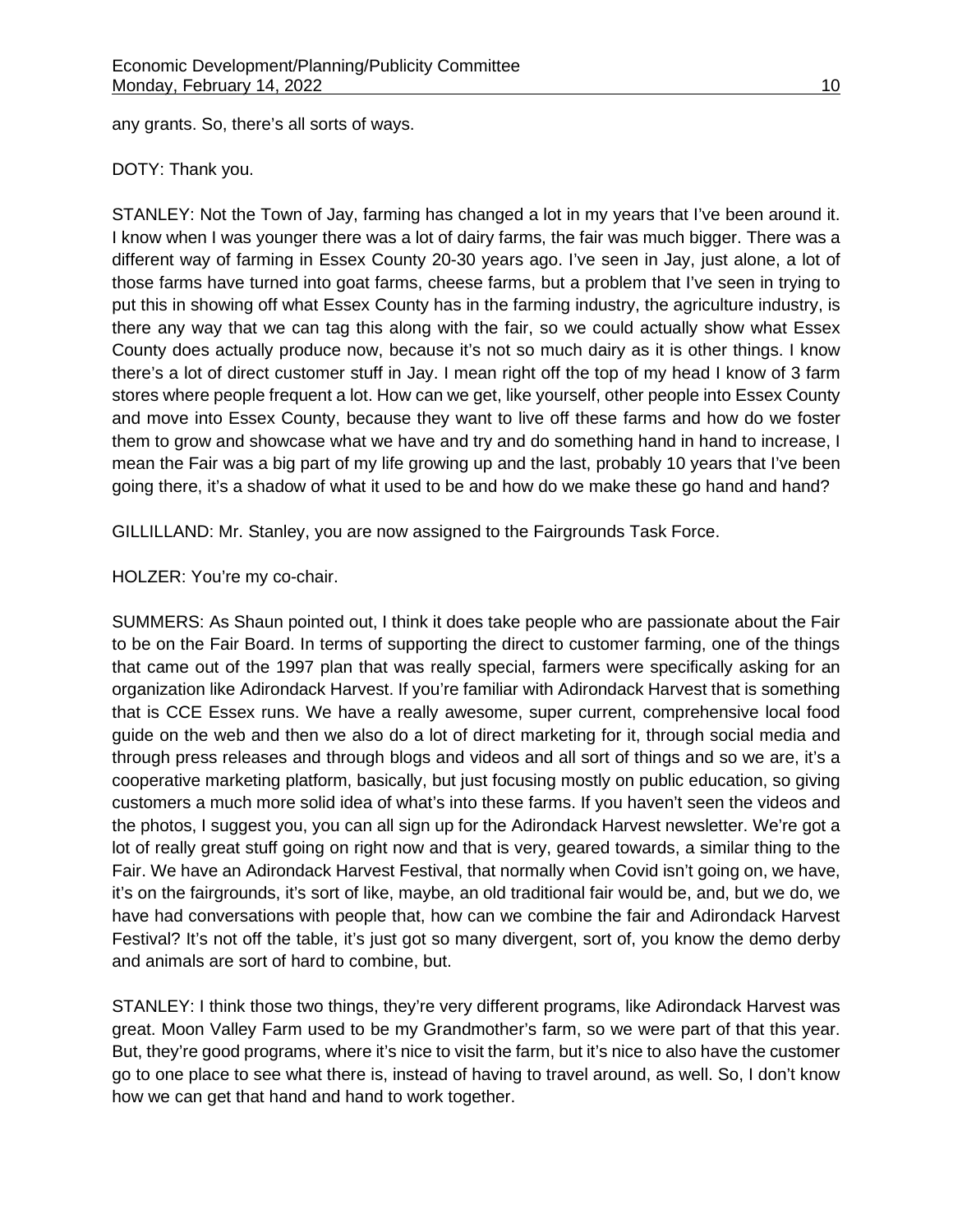SUMMERS: Like the Adirondack Harvest Festival, you mean? Yeah, but I do think it's a good idea if you're interested in the Fair, it would be great to join in, because there's not a lot of people that really participate in the Fair Board, are there?

GILLILLAND: The Fair Board is different than ours, we have a Fairgrounds Task Force here, which in the governmental side of it. The Fair Board runs the actual Fair, itself.

#### SUMMERS: Okay

GILLILLAND: These are all questions that Mr. Holzer wrestles with on a weekly basis. I'm really, I'm joking with you, but.

HOLZER: No, we're serious.

MONTY: Now, I know Adirondack Harvest you work with ROOST, but outside of that do you do any other marketing with ROOST for farms in Essex County?

SUMMERS: We have been working more with ROOST. Over the years, ROOST has always been a supporter of the Festival, but we have been writing blogs for their newsletters more; which helps us cross pollinate with our newsletters and we did a video series with them. They supported our idea for 3 videos that we had and had their professional videographer come to some farms and put together a really cool video series. Did any of you see that?

MONTY: I think it kind of goes hand and hand with what you're talking about, is getting that information out there.

STANLEY: Absolutely, I know trying to go through the rebranding of the Whiteface Region we brought up agri-tourism, a lot.

#### SUMMERSA: Great

STANLEY: And I think that is a major portion of growing tourism in Essex County and we need to tap into that.

SUMMERS: Absolutely, yeah we need to have people who come here to hike or kayak or ski, think, I can also eat local food and be excited to eat local food when they're here and I didn't talk about the restaurant survey, because, there's a lot of data to talk about, but there are not very many restaurants that actually support the local food scene here and if we could promote the area as a place to eat local food and bring local food into our restaurants, it's a huge untapped area for the economy to grow and the restaurants do, that do buy local food, they do experience, you know people want to eat local food in restaurants and so the places that do it are better off because of it. So, we just have to help facilitate that.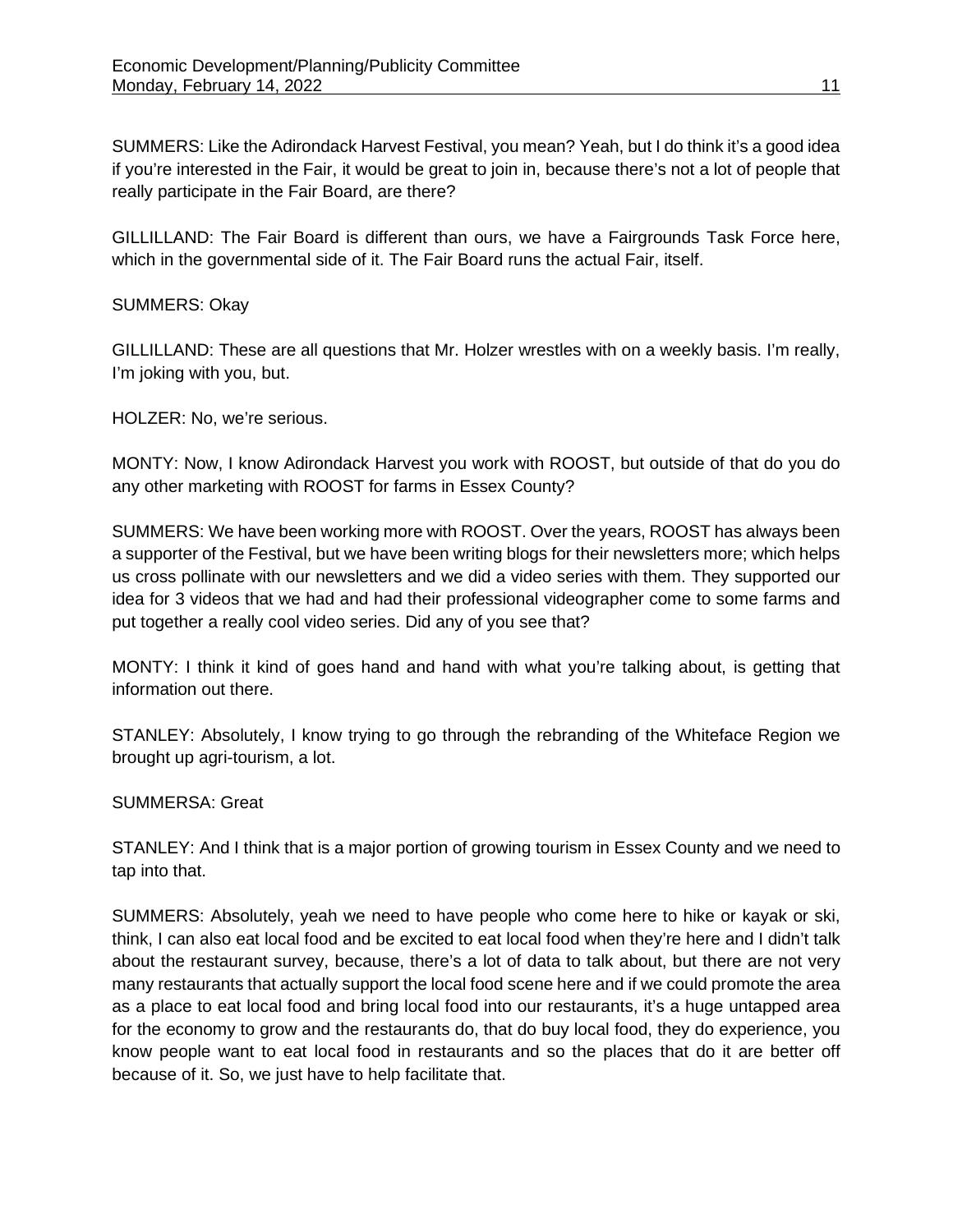TYLER: Real quick, I just want to, you know the Ag Society runs the fairgrounds is they're working hard, talking about it all the time, how they can reintroduce farming and stuff into the Fair. It's an ag fair. So, they're looking for ideas all the time how they can do that. There's just not a lot of participation in that.

SUMMERS: Thank you all for your time.

GILLILLAND: Mr. Chairman, I have one quick question for CCE.

TYLER: Go ahead.

GILLILLAND: And that is going back to commercial dairies. I was informed and I just want to make clear, we have two commercial dairies left in Essex County, one in Essex and one in Willsboro and there's an organic one in Westport and that's it. We have a very huge, our tradition here, when you drive by and all over the North Country, even in the mountains, you see remnants of old dairy farms and things like that and Carly's absolutely correct. You know the resurgence, the renaissance in agriculture is more toward the organic and smaller farms and things, but there has to be, the industry has to be wide spread, we have to support commercials. The problem is, not to interfere with the markets and things like that, but I do think that it is important that we support, because, you know milk will eventually come back, the market will adjust and we don't want to be caught where we have no more milk producers left here in Essex County and all of a sudden the market is profitable. Anyway, so I've talked to a dairy farmer in my town about the issue and the concern of what's left, even as well for the Amish who are coming and who want to sell milk, as well and we have this increased Amish population who's coming in Essex County is if Agri-Mark decides that it's just not worth it to drive a truck over here and pick up milk, then they're done and we're done in Essex County has a dairy producer. So, I'm not on this Committee, but I would, if somebody would support, I would like to put forth a resolution to Agri-Mark, encouraging Agri-Mark to forestall or to not cancel milk pickups in Essex County and to support our dairy farmers.

TYLER: Moved by Mr. Hughes, second Mr. Holzer.

# **RESOLUTION SUPPORTING ESSEX COUNTY DAIRY FARMERS AND ENCOURAGING AGRI-MARK TO NOT CANCEL MILK PICKUPS FROM ESSEX COUNTY DAIRY FARMERS.**  Hughes, Holzer

TYLER: Do we have more discussion on it?

HUGHES: I have a question; do we know if Stewart's picks up in our County?

GILLILLAND: The only, the truck that I know of is Agri-Mark and Agri-Mark sells to Cabot and it comes back to, it comes back to and one other brand other than Cabot, too and those brands come back to Essex County and is sold in stores and stuff, McCadam and Cabot.

TYLER: All in favor? Opposed? Great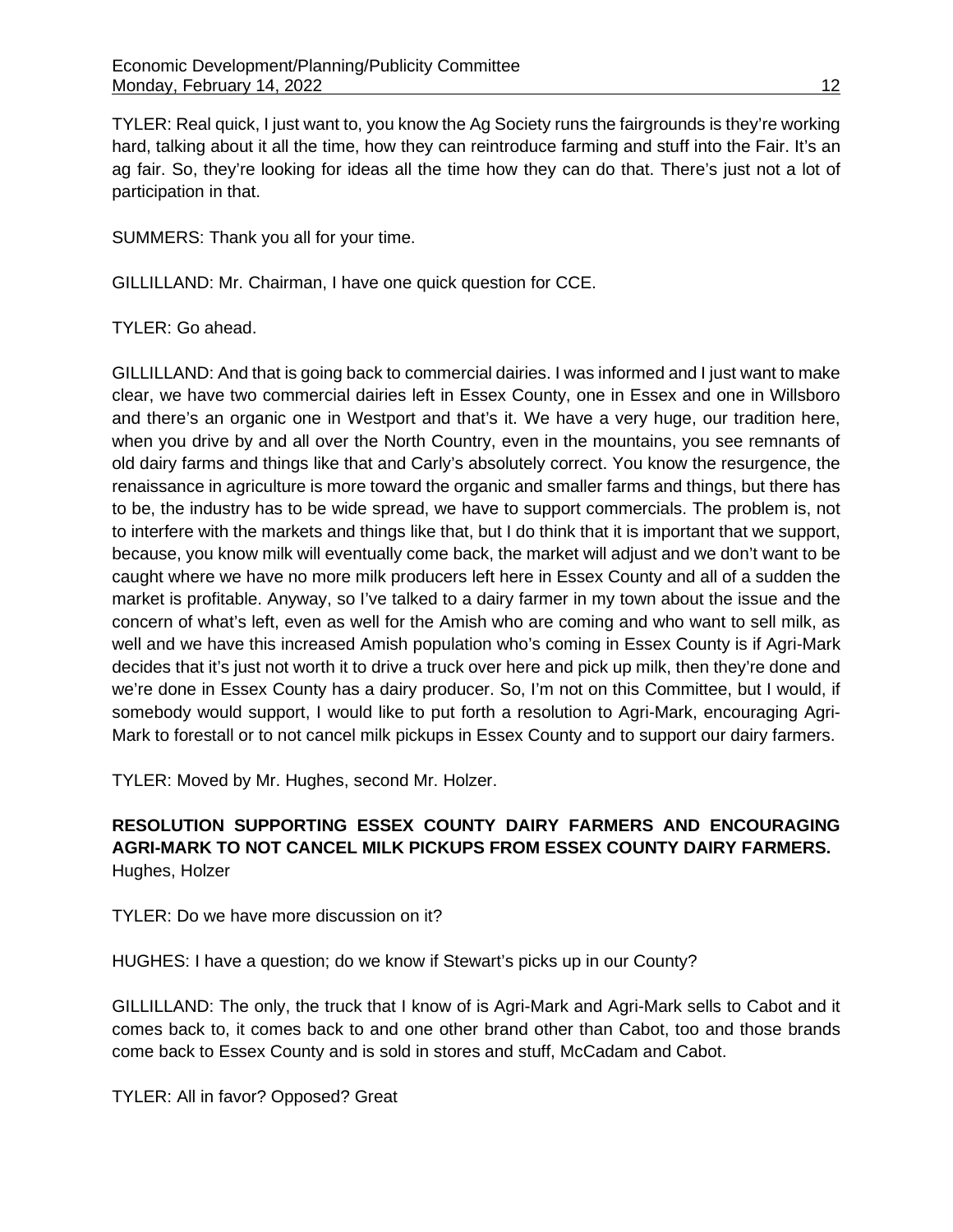#### \*\*\*\*\*\*\*\*\*\*\*\*\*\*\*\*\*\*\*\*\*\*\*\*\*\*\*

The next item was the Regional Office of Sustainable Tourism (ROOST), with Jim McKenna and Mary Jane Lawrence reporting as follows:

LAWRENCE: Good morning, I just have a couple of things to go over, just an update on our program of work and then Jim McKenna also has a couple of things that he wants to touch on. So, you all have our 2022 Marketing Plan. This year we have everybody the full marketing and management plan. In the years past we've given you just your regions, but we switched up this year and now you get to see what we're doing all over Essex County, Hamilton County and Saranac Lake and Tupper Lake.

A couple of things to update you on, first and foremost, we're very happy that that's completed and in your hands. We use it as a bible, we use it throughout all our campaign planning, from our emails to our social strategy to our paid media to our phone/video program of work. So, that is definitely a very highly used document in our organization.

Just to take one step back, we did have meetings in the summer and fall throughout our regions to get the input from community members and leaders in the community to make sure that we were hitting the topics that we felt that were important, wanted to make sure that your communities felt that they were important, as well and their input and feedback.

A couple of updates on our website. The Wilmington website was going to be finished in 2022, that's going to have a new look and new feel to match the colors, the new colors and logos. We're going to be doing a complete rebuild of that site in 2023.

The Lake Champlain website, we are doing a complete rebuild of that and we're in the first steps of the new layout. We just presented to the committee, I think that was last week. So, any of you that were on that, I hope you found that productive.

A couple of photoshoots that we've completed this winter. We've done snowshoeing and cross country skiing in the HUB. We've done Whiteface Mountain, AuSable Chasm, the new venues in the High Peaks Region and also we're doing new media shoots which is kind of a heavy lift for us TV campaigns that we're planning for out of 2022 and going into 2023. So, it's a whole different level of quality that we need to produce for video for those types of campaign. So, we're really excited about it, but it's an endeavor.

Oh, we just completed the Empire State Winter Games 2022, which is very exciting, because as you know we had to skip a year. We worked with the Adirondack Sports Council; which is the organization that is facilitating the World University Games and the Empire States Winter Games this year. We had 1,900 athletes, which compared to 2020; which compared to 2020 we had about 2,400. So, we definitely had less, but that was not a bad thing and it was successful and people are excited for next year.

We also completed our mountain biking survey. As we've spoken about in the past, biking is becoming more and more popular; which there's some positives to that and there's also so challenges with, I know the biking and the automobiles and so we tried to pull it apart to understand really who's coming here and what are they looking for and how long are they staying, how much money are they spending and we worked with several of the regional and local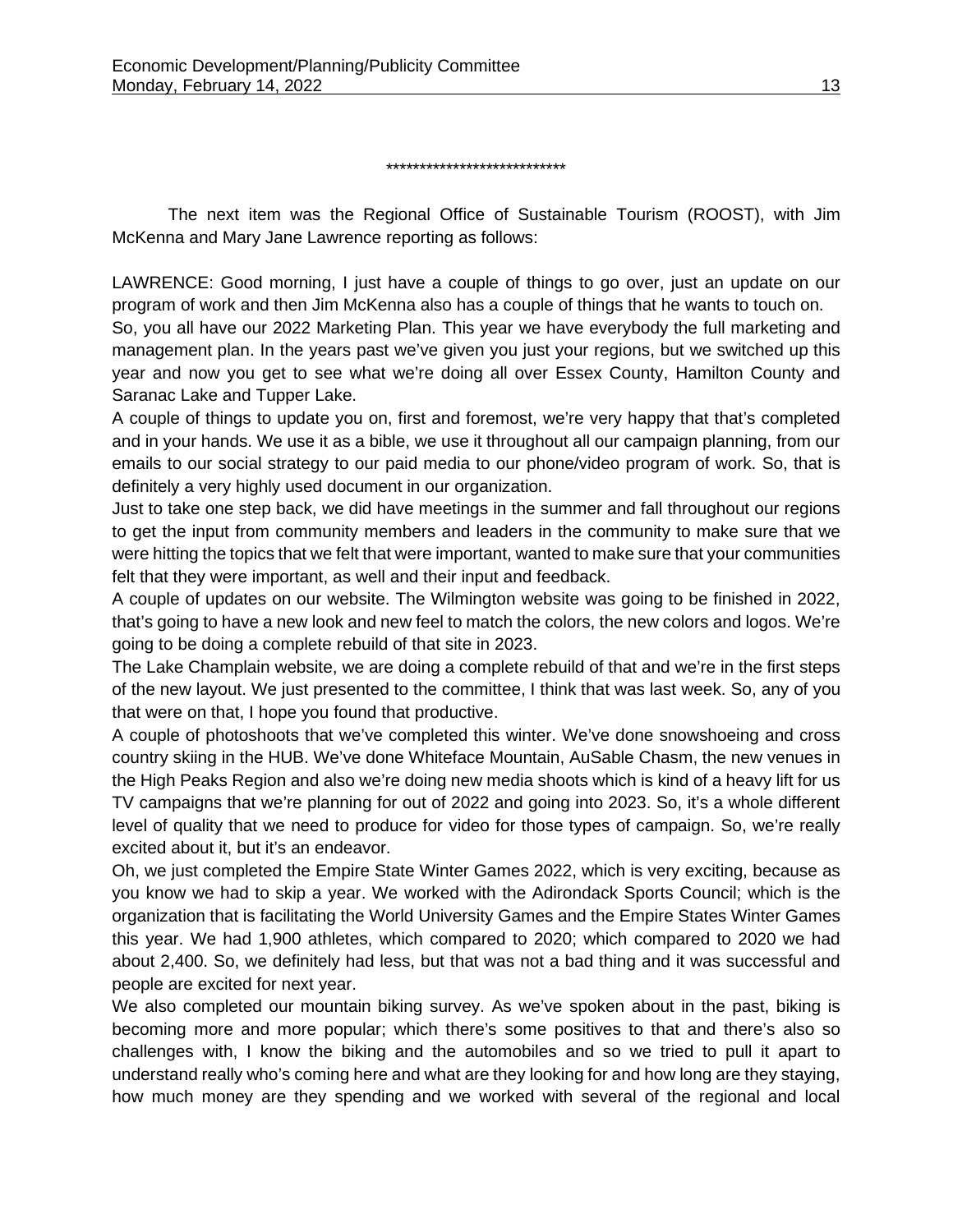organizations to help put this survey together and you know many of them, from BETA to the Barkeater Trails to etc., etc., so I won't read them all, but we had over 4,000 responses and I'll just give you a couple of the highlights that you may find interesting. So, half of the mountain biking travelers that don't take overnight trips have only been, are new mountain bikers. So, the more experienced mountain bikers do take trips for overnight, it's about 1.5 nights per biker. They look towards short term rentals and some camping, is there choice for lodging. The most desired trails are, across all mountain bikers, are purpose built single tracks, which means they're build specifically for mountain biking, cross country trails and all mountain trails and we have it all. So, we're in a good position. It's very interesting that if you're an experience, a very experienced mountain biker and they usually use what's call Trail Force, it's a heavily used website, social media for residents and more experienced travelers, but the newcomers use designation websites. So, we've been doing a lot of work on all our websites to really focus and make sure we get great information on biking and we're going to continue to do that, going into the summer of 2022, you know sharing the roads and road etiquette, etc. It's exciting, isn't it. I think that's it, Jim, anything you want to talk about.

MCKENNA: Thank you Mary Jane and hello everybody. We will be distributing, next month, in March, the balance of the CTEF funds for calendar year 2021. That's the Community Tourism Enhancement Fund, that the 2% additional occupancy tax. Last year ended up good and we sort of established that, if you remember last year, every town got \$20,000.00 for the year, that was based on \$2 million in collections. The collections now have increased to \$2.5, so keeping that 1% average, that \$20,000.00 will turn into \$25,000.00.

We've also been able to purchase some software that gives us a by town breakout of AirBnB, which mean historically AirBnB pays one lump sum, we don't get the breakouts, but through this software we've been able to really break it out by town and each town, you know overall, the only occupancy information we could get in the past was hotel occupancy and North Elba was about 87% or 88% of that, with this software with AirBnB, North Elba is about 60%, which means the balance we'll be able to split through towns with this. So, that's I think is a good thing for everybody and we have seen, you know the short term rentals have increased pretty much, you know the software has also allowed us to look at it historically and all towns, you know the AirBnB and private rentals we can see an increase on an annual basis that. So, it's good software that we have and we think that will be very important moving forward and every town will benefit from it.

The other thing is the World University Games, that is moving forward, as Mary Jane said the Adirondack Sports Council is the organization that is organizing those games. They're up to, I think 40-50 employees full time, that will get up to about 150 when the games come and historically, well normally the organization that is the rights holder, it's call the International University Sports Federation, it's called FISU, because it's given in French. They would be coming over in a regular basis, but with Covid they haven't, they've just now started coming again and all their technical delegates, all their staff, a lot of their staff and their technical delegates will be coming over in the next two months. So, there's about 50-60 international people coming in to evaluate where the organization's at. So, that's moving forward and I guess we're available for questions.

Ironman; so we've put together a task force last fall of representatives from each of the towns where the Ironman Race goes through, so that's North Elba, Keene, Wilmington and Jay and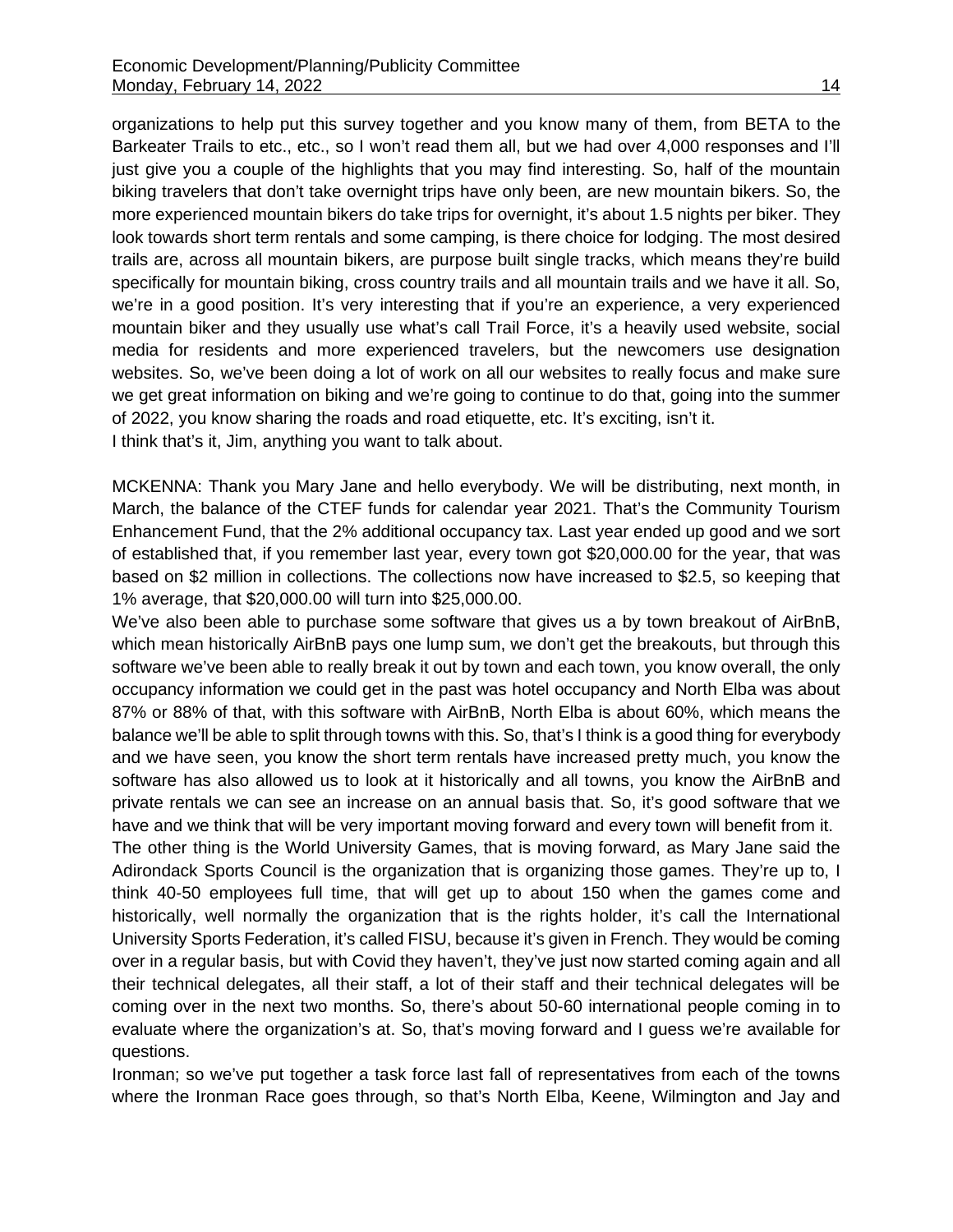we've had some, a lot of meetings, I think 8 to 10 meetings; MJ is that about right? And we've got people on each side of the fence on it, but we've come up with some very specific recommendations through that task force moving forward and I've met with North Elba once, we meet with North Elba again today, we've meet with the Village of Lake Placid, we've meet the Town of Wilmington, we've got to schedule I believe with Keene and I think we've waiting for a final date for the Town of Jay, but we're going to move that forward. The recommendations of the task force was for, you know, verbal commitment for '22, because they do registrations in advance, so one more year for '23. However, Ironman has come back and said they want a threeyear engagement, so we still have to work through a lot of details. You know, that event is, as Shaun's aware and you know it's a pretty spend in the County, last year the total spend by the athletes and families was about \$8 million, normally it's about \$10 million, when it's a full race, it was cut back last year, because of Covid, which translates, you know in the area of \$400,000.00 in sales tax for our County and you have to look at that in two ways, though, we weren't be totally empty if Ironman wasn't here. So, you know, there's incremental, which we have those numbers, direct expenses and there's economic value in it, there's also international brand value in it. So, we're still sort of evaluating all that and we hope to be in a final position, hopefully by the end of this month to see where we're going. Did I get that right, Mary Jane?

HOLZER: Jim, in regards to your new software that you get for AirBnB, how long have you been using it and the second thing is, can we start getting regular reports on what each Town is generating? I think this information is important for the communities that are enforcing short term ordinances and I also think that this would be valuable to Weights and Measures as we're ensuring that all these short term rentals are being registered in the Treasurer's Office.

MCKENNA: Right now we would only be able to look at an annual basis, Roy, but I think as we can move forward we would probably be able to get a little more consistent.

HOLZER: Do you have last year done?

MCKENNA: Yes, we do.

HOLZER: Can I get a copy of it?

MCKENNA: Yes, you can.

SCOZZAFAVA: I just want to, once again, thank Jim and the occupancy tax portion that the towns get, in our community we're going to have vintage sled races.

MCKENNA: Actually, I don't think Moriah gets the \$25,000.00 (laughter).

SCOZZAFAVA: Yeah, we get it. But, I mean you put in new signage.

MCKENNA: I saw that, it looks great, Tom, it looks great.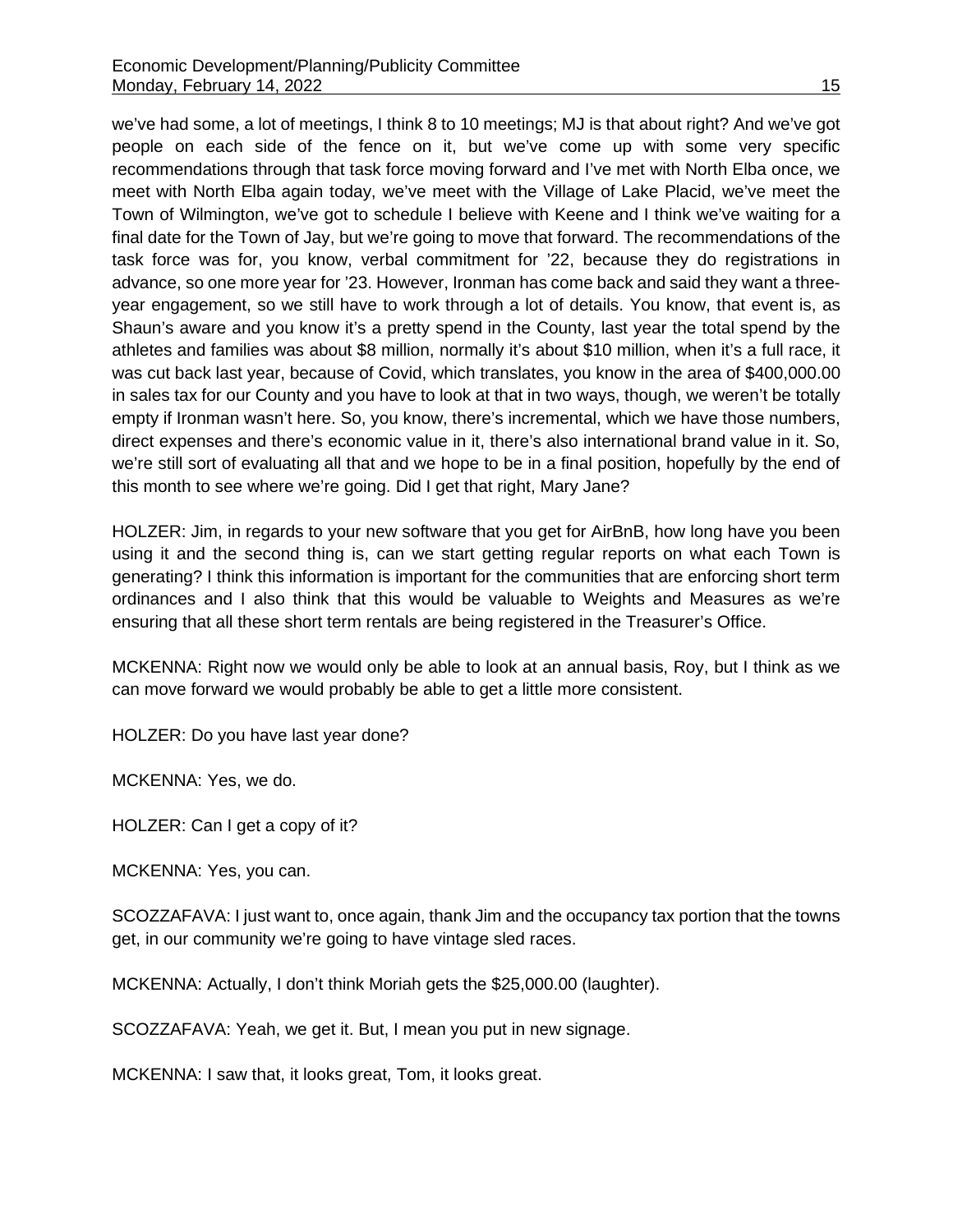SCOZZAFAVA: The vintage sled races that are going to be next weekend, which I was amazed at the number of people that they draw for the antique snowmobiles. I am just telling you that in Moriah, that money's been a godsend.

MCKENNA: Yup, the signs look really good and we've seen in a lot of towns, I notice North Hudson, we talked about that Stephanie, a lot of town signs are looking great.

SCOZZAFAVA: Thank you

MCKENNA: Thank you, you pushed that Tom, by the way.

SCOZZAFAVA: Yes, I did.

MCKENNA: I know you did.

SCOZZAFAVA: It's all about me, that's why I'm bringing it up (laughter).

WINEMILLER: Jim, I was just wondering, a lot of people have mentioned to me, am sure that Derek has heard this, too, in Saranac Lake, at Coakley's and it is summer and it's crazy busy, it's very hard to get out. There's a Mobil, Coakley's and then all the traffic from Lake Placid coming into Saranac Lake and then there's no stop at the Y there, is there any plans for some type of stop sign or a light or something at that intersection, especially with the Empire State Games?

MCKENNA: I haven't heard of anything and I'm not sure is it's a DOT requirement? Maybe Jim would know that, is that how that works, Jim?

DOUGAN: That would be DOT, you need to make out a request.

DOTY: I can just update you. Jim's office put me in contact with Mr. Pat Barnes, Division One at DOT. There's a representative that's working with the University Games, now for traffic control. I will be meeting with someone this week and I'll bring up that intersection, as well.

WINEMILLER: I think that would alleviate, if we could get a light there. That would alleviate the pressure further down by MBT.

DOTY: But, DOT does have a person assigned just for these University Games, so the timing is good.

WINEMILLER: Excellent, thank you.

TYLER: Anything else?

STANLEY: Back to Ironman, Ironman's a great event and I brought this up to Greg when I met with Greg, I brought it up to that task force when we were looking at moving or having Ironman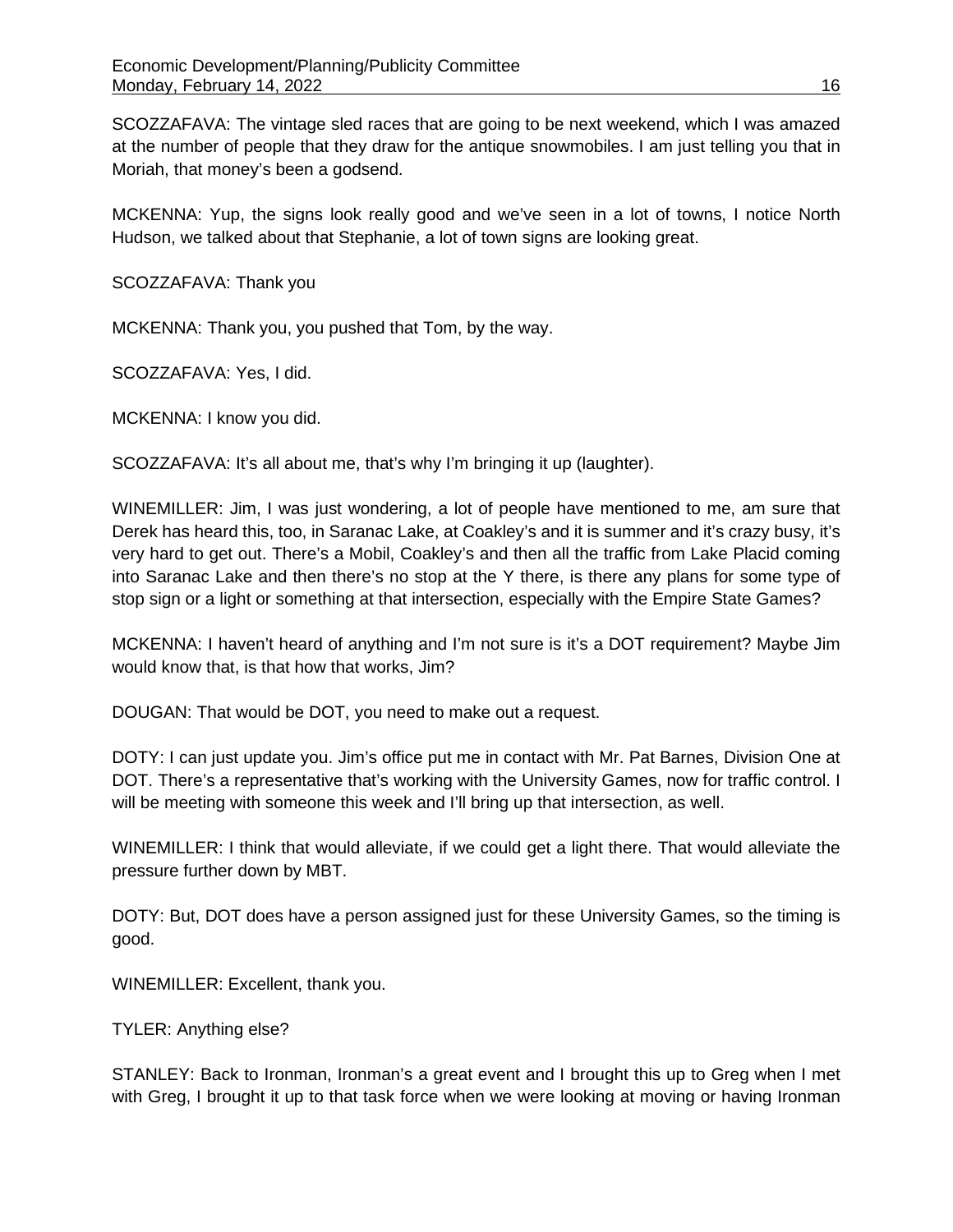back. Ironman is a great event, but it's right in the center of the height of tourism season in the summer. Is there any way to try to encourage Ironman to move to one of the shoulder seasons? Whether it's early before the summer tourism season or into the early fall, because I think, I mean with businesses that thrive on tourism, having an event at your busiest time of year is like counterproductive. So, if we could as we're working with them on a contract and move towards one of the shoulder seasons, because when I think they started doing the ½ Ironman, that's actually kind of a dead spot, right between Labor Day and Columbus Day, where it starts building back up to Columbus Day. So, if something could be done as talks are happening with Ironman, to look earlier in June, maybe that would be a good possibility.

MCKENNA: Yeah, actually one of the recommendations coming out of the task force is to certainly do that. The challenge is, you mentioned that one was done in September, the ½ Ironman, there was snow and 30°. That doesn't work for the swim. So, the windows that are being looked at is late June, possibly the weekend after 4<sup>th</sup> of July, when we see a little bit of lull and possibly looking into the end of August. So, that is one of the recommendations moving forward. We're just one stop on their schedule, so it's a lot of coordination, but, yes, that is part of the recommendations.

HARRINGTON: Yes, I remember with the 1980 Winter Olympics, the Department of Education allowed all the schools in Essex County to be closed for those two weeks; which would generate a high degree of volunteerism and I am wondering what the strategies are for the University Games in regards to volunteerism?

MCKENNA: Well, I'm not sure, I don't think there's a movement through the Education Department to do the same thing for 1980. I saw a report that the Sports Council gave last Friday, right now they have 450 confirmed volunteers, total number needed is 2,900. So, they're working on that. They're going to be reaching out a lot to a lot of the universities, as well, but they'll be doing a full campaign on trying to get volunteers and you know the volunteers, it's not like going for a 2-hour event, what they're doing is trying to sign people up for the full 11 days. So, 2,900 volunteers will be needed.

WILSON: Thank you, Jim and MJ, the marketing plan, the Management Plan is excellent. I really appreciate on page 6 the explanation of the transition to designation management and I think some of the things that Tom brought up, the using occupancy tax money to benefit our residents is really important and like Mr. Stanley's bringing if we try and make things work for our communities. So, it's great that your organization's doing that and I want to continue, you've been great in working with Keene to take advantage of that, because I think helping Supervisors understand that new role is really key, so I would encourage to read at the bottom of Page 6, the explanation there. But, thank you, Keene is benefitting from the change in, that fundamental change in how ROOST approaches marketing and management.

MCKENNA: Yeah, I'll just comment on that. We will have a North Elba Designation Management Plan compete at the end of this month and that is going to show the total change over what you're mentioning, Joe Pete. You know we're in a situation where there's a lot of places in the world that are identifying over tourism and event fatigue and North Elba is one of them and what that does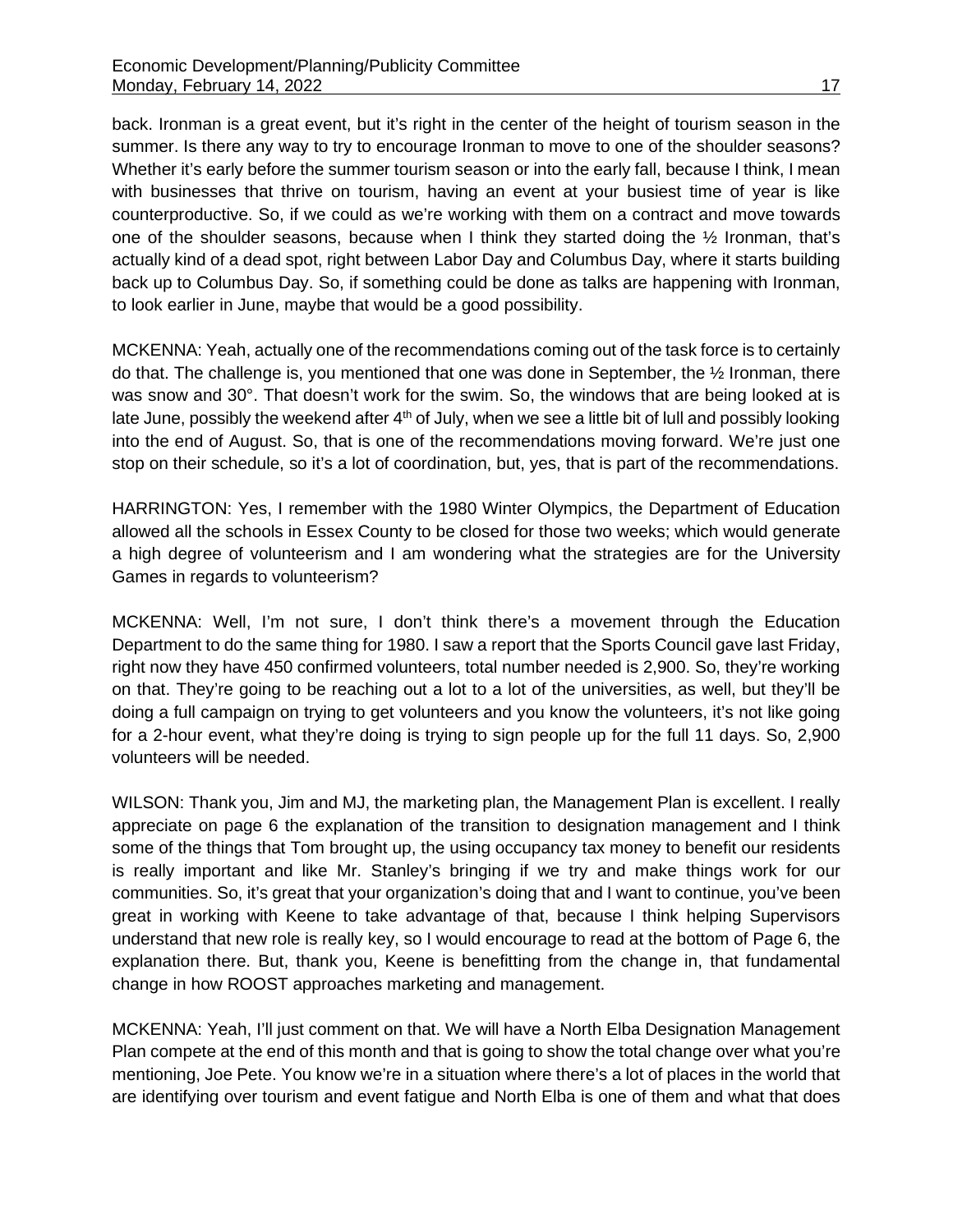is it sort of separates tourism and makes the residents uneasy with tourism and this Designation Management Plan is an attempt to start working more cooperatively and organizations like ours that have historically been only outbound focused, meaning that we were out there trying to bring people in, we're now really changing significantly and trying to be, not only continue outbound, but working inbound with the communities and doing things with tourism that have a direct benefit for residents. So, we're still, we're not the only organization like ours in the world doing that, there's a big shift in what's called designation marketing organizations to designation marketing and management organizations and this Designation Management Plan, which we did cooperatively with the Village the Lake Placid and the Town of North Elba has some very specific goals that are geared around residents, quality of place and life for residents are really the focal point of it, so we're going to kick that off for the end of this month with cooperation with the town and the village and we think it's a good example moving forward for all of our towns in the County to start looking at things in that light.

TYLER: Thank you James. Seeing nothing else, have a great day.

MCKENNA: Yup, thank you very much.

TYLER: I don't see Mr. Misarski here.

#### \*\*\*\*\*\*\*\*\*\*\*\*\*\*\*\*\*\*\*\*\*\*\*\*\*\*\*\*

The next item was the Housing Assistance Program with Bruce Misarski absent and no report given.

Anything else come before this Board? Mr. Monty?

MONTY: I know we're running behind, I just wanted to give everybody a quick update on the Low Income Housing Task Force. We have been meeting regularly and our thought process is to have a plan and a recommendation to the Board by late spring and early summer. I sat in on a regional roundtable with ADK Action last week. They're planning on two more in the future. One coming up in March and then one in April. If you have any questions and thoughts, please, by all means, get a hold of myself and Mr. Hughes. I think it's something that we can do as a County. We are just looking at the direction we think is best for us to take, thank you.

TYLER: Anything else?

HUGHES: Just a very quick reminder, broadband development is economic development and EmpireStateBroadband.com is the website for the deadline for the survey with a March 18<sup>th</sup> deadline, we are currently at 4% on a response rate, and we're looking to get 5% response rate. So, we're actually the 3<sup>rd</sup> highest response rate in the entire State, with Hamilton County and Genesee County beating us. So, please get that survey out there, let the people know that they need to, encourage them to please fill that out and hopefully we'll have a data set at the end of March and move forward with this. Mr. Monty, anything to add?